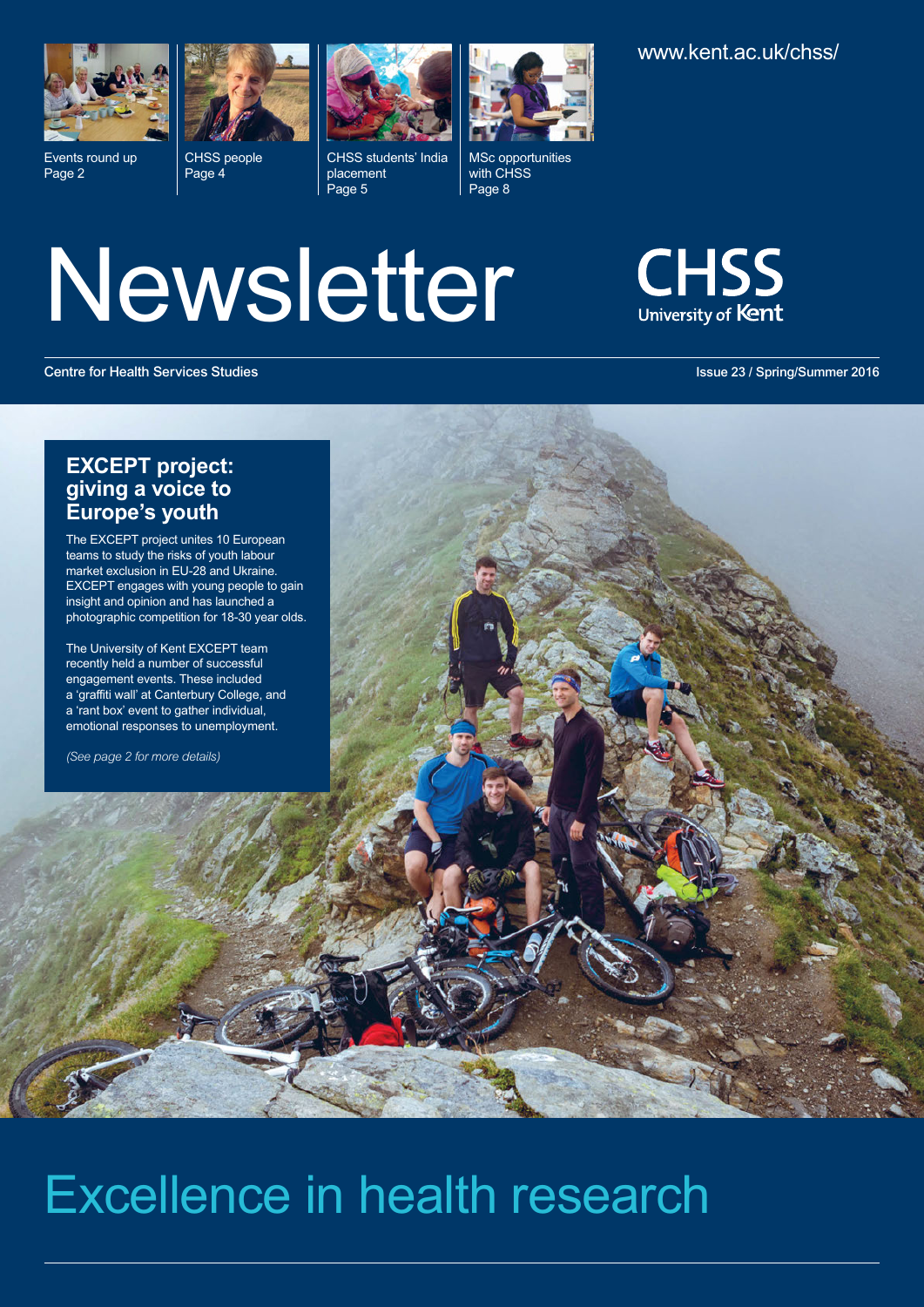# CHSS events report

*(Continued from front cover)*

#### **EXCEPT project: giving a voice to Europe's youth**

Part of the EU Horizon 2020 Social Exclusion research programme, EXCEPT studies national policies tackling youth exclusion, and works to develop evidence-based policy recommendations for inclusion and employment. The project asks important questions:

- What is the relationship between labour market disadvantages and health and wellbeing in groups of young people across EU-28 and Ukraine?
- How do 18-30 year olds in disadvantaged job market positions rate their wellbeing and cope with health problems?
- Can young people achieve economic independence and establish their own homes and families?

#### **EXCEPT photo competition 'You(th)Vision: Becoming Adult Today'**

Young people aged 18-30 are invited to provide visual opinions, emotional experiences and associations around becoming an adult.

You can see the inspiring winning images to date, at www.except-project.eu/competitionphotos, including our front cover shot from Philipp Kudella, Germany, 22.

Follow project updates on the EXCEPT website: www.except-project.eu

Funded by European Union's Horizon 2020 research and innovation programme grant agreement no649496



## **Now booking!**

**KAPCU Seminar 23 June 2016 'Physician Associates in primary care in England: insights from a national study' Vari Drennan, Professor of Health Care and Policy Research, Kingston University and St George's University of London** (Re-scheduled from Kent Academic Primary Care Unit Seminr programme December 2015).

See CHSS events page for more details or contact Helen Wooldridge: H.L.Wooldridge@kent.ac.uk

## **KAPCU training focuses on kidney disease**

**In April, EKHUFT Renal Consultant Dr Ian John delivered Kent Academic Primary Care Unit's (KAPCU) first clinical training session at the University of Kent Medway campus.**

The event was aimed at GPs but attracted many other interested colleagues and triggered plenty of participation. Ian's session focused on acute kidney injury (AKI).

CHSS and EKHUFT Clinical Professor, Chris Farmer's research seminar stressed the need for more primary and secondary care research and PPI (patient and public involvement). He highlighted his work with alert systems technology and patient self-monitoring.

For future KAPCU seminar details, visit our events page or contact: Helen Wooldridge E: H.L.Wooldridge@kent.ac.uk

## **CHSS PPI Group launched**

**Building on the success of last year's 'Let's Talk' public event, on 5 April CHSS held its first patient and public involvement (PPI) group meeting 'closing the loop'.**

Those attending were keen to learn about different types of involvement in research, and about current CHSS projects. Researchers at CHSS could hear the concerns and views of the public first-hand.

Public Engagement Officer Amanda Bates has been working with local patient groups to develop a close working relationship. The ultimate goal is to involve the public as researchers.

Amanda said: 'I am delighted that this first PPI meeting was so well attended, and full of lively discussion. I look forward to the group becoming an integral part of CHSS. With training and support they can become a crucial element in the research process at all stages.'



Feedback from the public was very positive. One person commented: 'I really enjoyed discussing shared experiences and working in small groups. It was a very sociable and easy meeting'.

For details contact Amanda Bates E: A.J.Bates@kent.ac.uk T: 01227 824406

## **2016 International Collaboration for Community Health Nursing Research (ICCHNR)**

**International Symposium: 'Changing populations, changing needs: Directions and models for community orientated primary care' 15-16 September 2016, University of Kent**

CHSS are hosting the two-day ICCHNR Symposium. The programme will appeal to a multidisciplinary audience.

It includes an exciting list of international speakers who lead in research and development of innovative models of care.

For more details, visit www.icchnrorg



**Look out for all future CHSS events on our NEW calendar and on Twitter. www.kent.ac.uk/chss/events/events.html**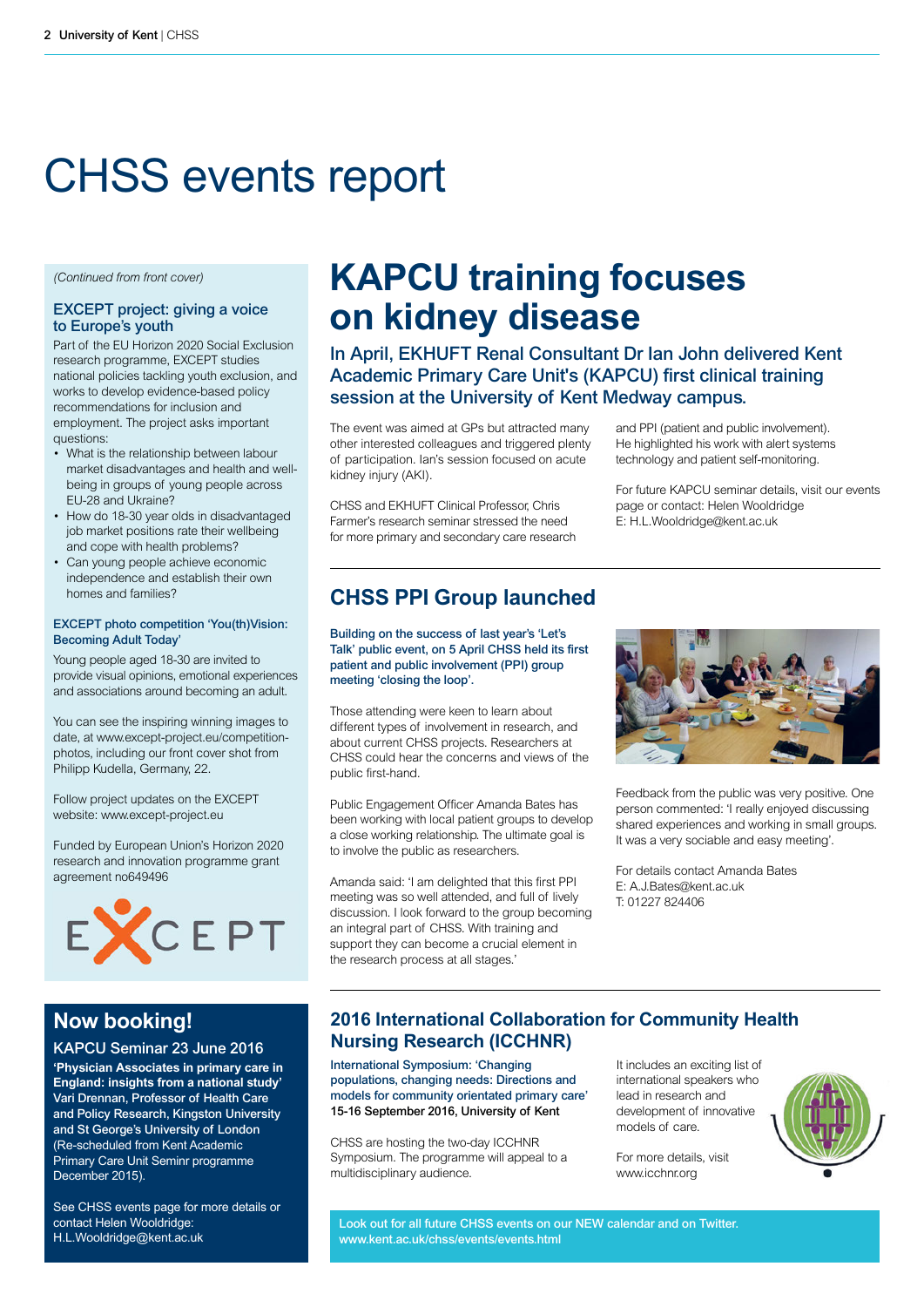# Research news...

## **CHSS Artist in Residence is Creative Champion**

#### **Leah Thorn became Creative Champion of the Year at the Kent Creative Awards for her innovative work on Dementia.**

In 2015, feminist and poet Leah undertook a ten month residency at CHSS supported by a Leverhulme Trust Artist in Residence Award . She worked with CHSS Professor of Primary Care Patricia Wilson and in collaboration with Carrie Jackson at the England Centre for Practice Development, Canterbury Christ Church University.

Leah's residency supported her in completing a film 'watch' about Dementia which stimulated debate and made viewers question many assumptions. Professor Wilson hopes Leah's work will encourage researchers and practitioners to see challenges in a different way and lead to new solutions.



Leah said 'It was an honour to be nominated for the Award and winning it is a great recognition of the power of creativity as a tool for change. It's an award for me, but also for the many people who provided such inspiring stories.'

Congratulations Leah!

## **CHSS hosts Palliative Care Research Group**



**CHSS launched the group with support from Pilgrims Hospices in East Kent and KentHealth. It unites academic and clinical palliative/ end of life care researchers from Kent and Medway hospices, NHS Trusts and universities. Together they will support and develop palliative care research to improve quality of care and life for patients and families faced with life-limiting illness.** 

Associate CHSS staff Member Charlotte Brigden is Research Facilitator at Pilgrims Hospices:

'After just a couple of meetings the group have brought promising ideas to the table. The meetings are a springboard to push these ideas forward and promote knowledge exchange between colleagues'.

For further information email

charlotte.brigden@pilgrimshospices.org, or visit the palliative care group page on the CHSS website.

### **Public health and obesity in England – the new infrastructure examined**

**Since April 2013, CHSS has been involved in a project commissioned by the Department of Health from the Policy Research Unit in Commissioning and the Healthcare System (PRUComm) directed by Professor Stephen Peckham.** 

Undertaken with colleagues at the University of Manchester, the project examined the changing English public health system. Changes which resulted from the Health and Social Care Act (2012) have had profound implications for public health organisation and delivery.

The final project report is now with the Department of Health. Overall our research suggests that development of England's new public health system is still in progress. The internal organisation of public health in Local Authorities, the NHS and Public Health England are in a continuing state of flux. Earlier interim reports are available on the PRUComm website www.prucomm.ac.uk.

In February Stephen Peckham and Dr Erica Gadsby from CHSS were invited to make a private presentation of the project findings to the House of Commons Health Select Committee. The session informed the Committee of key issues around its recently commenced investigation of the new English public health system.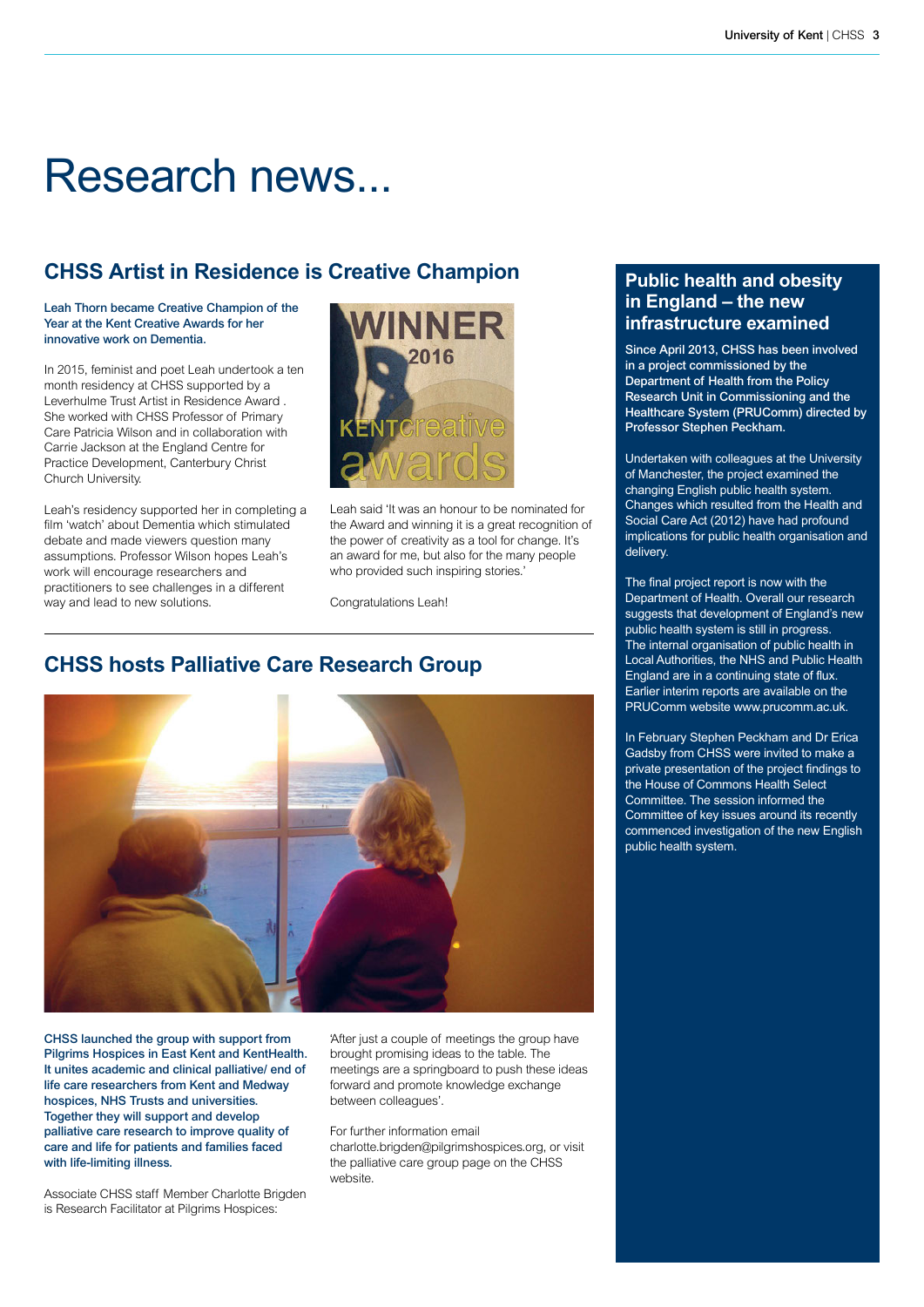# CHSS people

## **Professor Sally Kendall – working for healthier communities at home and abroad**

**Sally Kendall joined CHSS in April as Professor of Community Nursing and Public Health from the University of Hertfordshire. With 30 years' academic experience and a background in nursing and health visiting, she will**



**develop new areas of multidisciplinary research, extending CHSS' health policy work to implementation in community and public health settings.** 

Sally is also a visiting fellow at Murdoch University, Australia. She will continue her work developing the international community and public health perspective through work in Australia and with the European Primary Care Forum.

Sally is co-editor in chief of internationally recognized journal Primary Health Care Research and Development. She is also an Executive Member of the European Forum for Primary Care.

#### **Welcome Sally, are you enjoying being at CHSS**

'I thoroughly enjoyed my 15 years at Herts but I'm loving being here at Kent! It's such a beautiful campus and city. Being part of a big University means there's exciting potential to link with different disciplines and I'm ready for new challenges. I worked with Tricia Wilson (CHSS Professor of Primary and Community Care) at CRIPACC before she came to CHSS in 2014 and have worked with Stephen (Peckham) on several projects, so there are old friends here too.

#### **Tell us about your early career**

I've been lucky to have had great opportunities. My nursing degree at Southbank was very innovative, with a lot of community and research emphasis, which I loved. After working in gynaecology at St Stevens Hospital, Fulham I did a Health Visiting Diploma. I liked the idea of working with families in their homes within the community – I prefer the natural environment to the artificial hospital setting. I was a Health Visitor in London for over two years, working with a wide range of families. I loved it, but I always questioned what we did and had a real urge to do more research.

#### **How did your move into research come about?**

I applied and secured a research post at Kings College working on a smoking cessation study for four years. It was a great and very 'me', working in public health in the community. I completed my PhD at the same time. It took six years because I had a baby in my lap; I look back now and think that was quite an achievement! My thesis was 'Client participation in the health visitor/client interaction' and after that I went to my first lecturing post at Buckinghamshire College.

#### **And then you made another move...**

I went to Bucks to develop a new nursing degree. It was the early 90s and Polytechnics and Colleges were converting to Universities so there was a big expansion in teaching and research programmes. I had my first PhD supervision experience. I became a reader there and built up a small primary care research centre. We developed the first Primary Care Research Network. It was a big success and our model was adopted in other regions. By 1999 I was ready for a new challenge so I applied to the University of Herts as Professor of Nursing.

#### **What was your experience there?**

I became Director of the Centre for Research in Primary and Community Care (CRIPACC) and I worked to build up REF (then the Research Assessment Exercise) performance. We went from a 2\* rating in 1992 to a 4\* in 2001. I became the 'go to' person for the REF and managed the subsequent rounds. I became Associate Dean for Research in 2012.

#### **Can you talk a little bit about your work in Australia?**

I'm absolutely passionate about it! We work with aboriginal parents in Western Australia on how they give birth in their communities and their early parenting experiences. The huge inequalities between aboriginal people and the white Australian community are striking in terms of housing, access to services, mental health and child health. Glue ear and speech and language difficulties are very common, and there are problems around foetal alcohol syndrome and domestic violence. But it's a real privilege to work with the team and go out to meet the families.

#### **What are you most looking forward to at CHSS?**

I'm excited about establishing new collaborations and projects in different disciplines, and being at the cutting edge of research supervision; working with students to develop the PhD community. There are challenges in working with a constantly changing NHS and health policy to make the big public health changes we want, but I'm ready for a challenge.

#### **What do you like doing away from research?**

I love the outdoors, so I enjoy gardening, growing things on my allotment and I love walking. I also have a passion for travelling. My dream trip would be to go from Moscow to Beijing on the trans-Siberian railway!'

**Sally is co-convenor of the International Collaboration of Community Health Nursing Research, with Professor Tricia Wilson, (www.icchnr.org).**



**Together they will co-host the two day ICCHNR symposium in September (see page 2).**

Find out more about Sally and her work on her staff webpage: www.kent.ac.uk/chss/staff/ research/kendall.html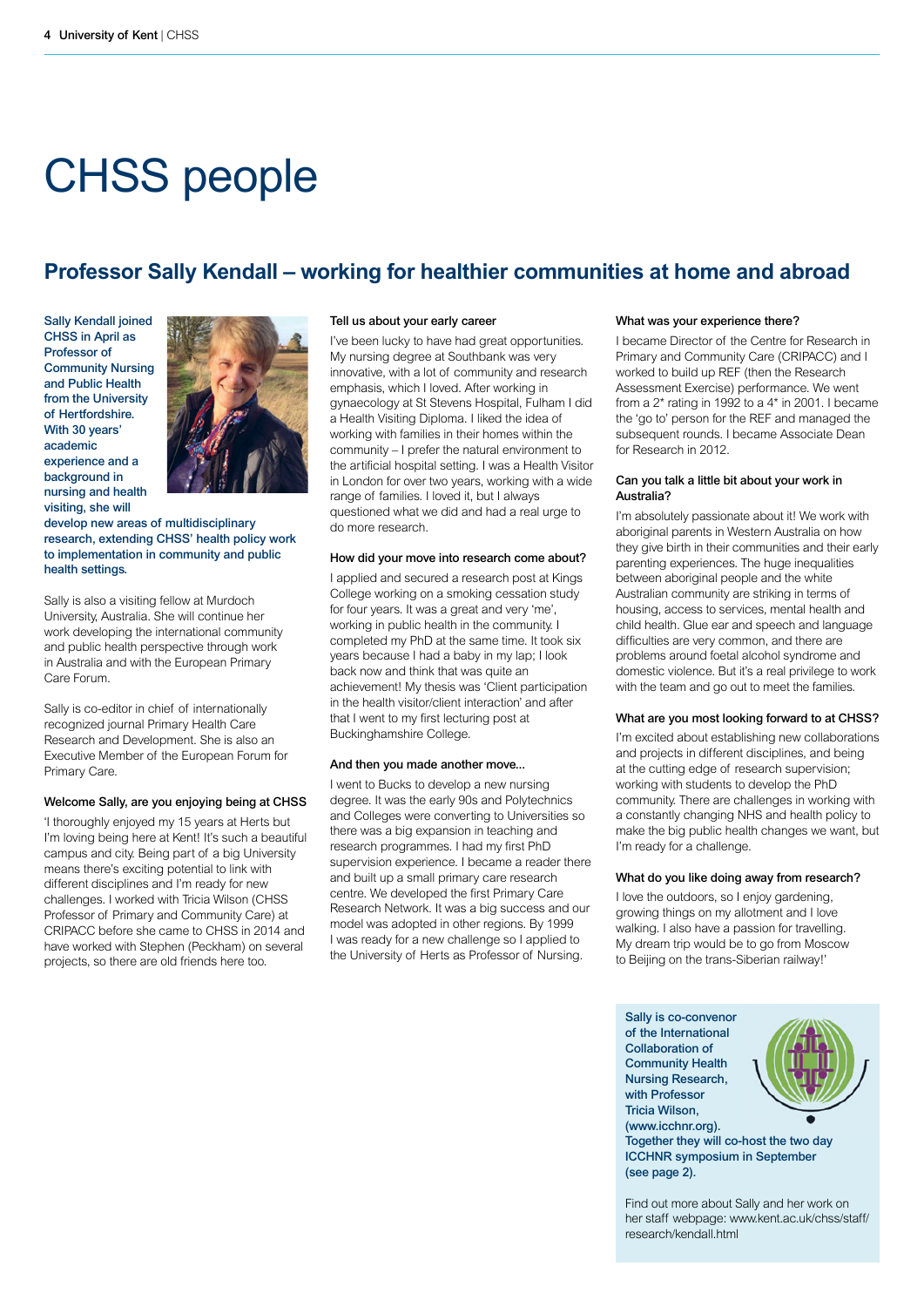- 1 Hunar Ghan
- 2 Joshna Ganger
- 3 Wuraola Obadahun
- 4 Safe Motherhood Programme in action

## **CHSS students undertake charity project in Rajasthan**



**Joshna Ganger and Wuraola Obadahun are students on the one year Intercalated BSc Management in Primary Care. In June they will visit Bakhel, a remote community in Rajasthan in northern India, to work with Educate for Life. They will spend a month working to help improve maternal and child health information used by Educate for Life's community health team to deliver healthcare and advice to women.**

Educate for Life is a small charity which integrates education, healthcare and community work. It runs Hunar Ghar, an innovative school, which also acts as a hub for the delivery of community healthcare and development services. A key service is a carefully developed Safe Motherhood Programme. This gives pregnant women in the community quality advice and counselling, and helps them to access better care.

Joshna and Wuraola will work on key documents which the charity's community health workers use as part of the Safe Motherhood Programme, to improve the service provided to women and 0-5 year old children. They will review materials in use, develop them to a higher standard and pilot them in the community. They will then create final versions for roll out to other communities.





- Mother and Child Records document details of all visits that health workers make, and will be expanded to be interaction based and more user friendly
- Mother and Child Booklets are given to mothers to help them care for their babies, including information on vaccinations, breastfeeding and child health awareness
- A healthcare manual gives information to enable the health workers to support mothers effectively in the community

Joshna and Wuraola's work aims to improve the standard of home visits and how health care interactions are recorded. It will also ensure that mothers have better information on caring for themselves and their babies.



CHSS Professor of Primary and Community Care, Tricia Wilson said: 'Visiting this fantastic project will be an amazing experience for our students. I'm looking forward to hearing all about their experiences when they get back to the UK'.

Find out more about Educate for Life by watching a short YouTube video (Search 'Educate for Life: Hunar Ghar') or visit www.educateforlife.org.uk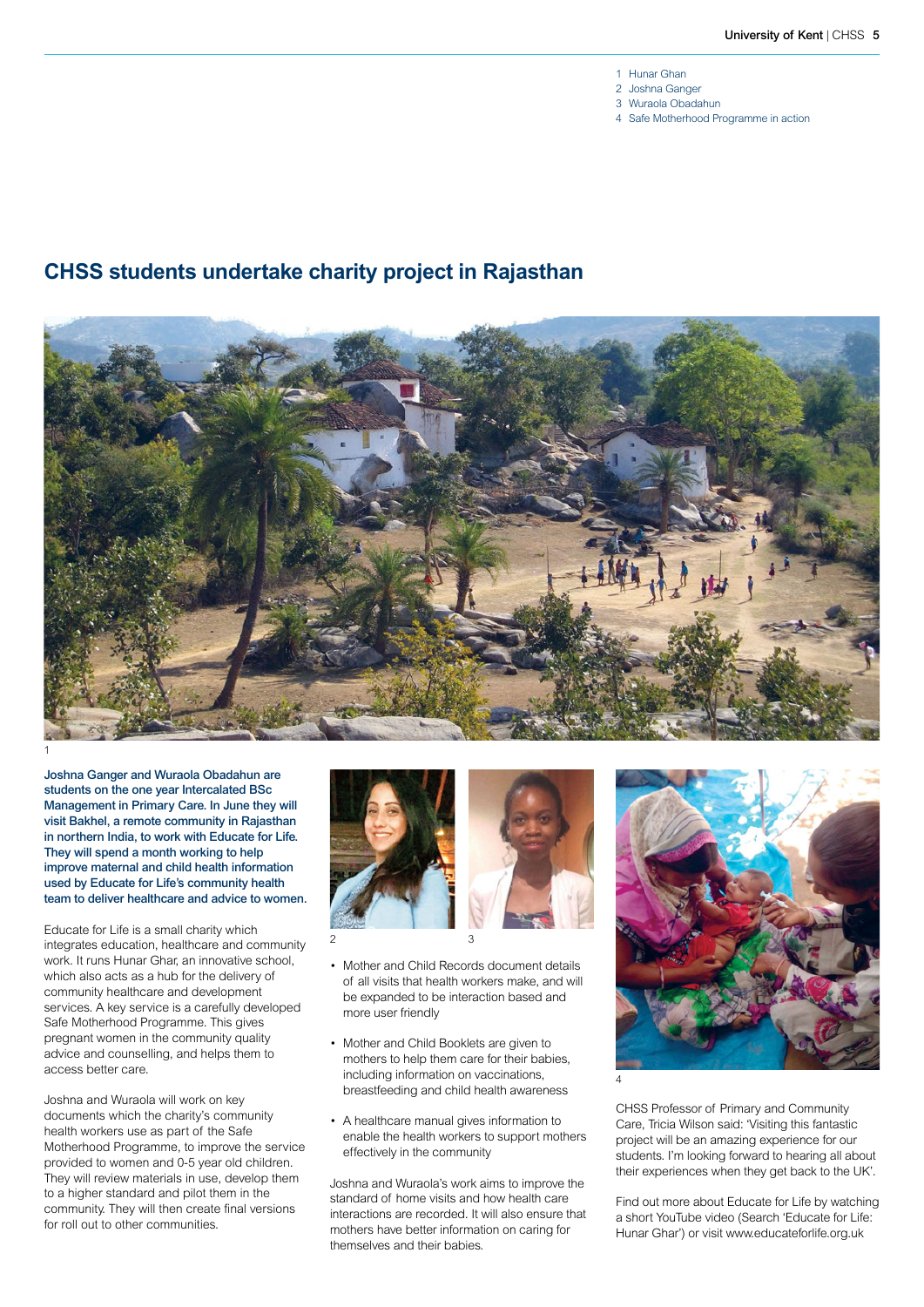# Latest publications

## **New selected CHSS publications 2015/16**

Giles E L, Scott S, **Coulton S**, Deluca P, Drummond C et al (2015) Development of a multicentre randomised controlled trial of screening and brief alcohol intervention to prevent risky drinking in young people in a high-school setting (SIPS JR-HIGH) *Lancet 386 (Supp 2) S37* ISSN 0140-6736 E-ISSN 1474-547X

Donoghue K, Rose A, **Coulton S**, Milward, J. et al (2016) Double-blind, 12 month follow-up, placebo-controlled trial of mifepristone on cognition in alcoholics: the MIFCOG trial protocol. *BMC Psychiatry 16* ISSN 1471-244X

Wouters O J, Cylus J, **Yang W**, Thomson S & McKee M (2016) Medical savings accounts: assessing their impact on efficiency, equity and financial protection in health care. *Health Economics, Policy and Law* ISSN 1744-1331

Yang W (2016) How does the pharmaceutical industry influence prescription? A qualitative study of provider payment incentives and drug remunerations in hospitals in Shanghai. *Health Economics, Policy and Law* ISSN 1744-1331 (In press)

Bedford M, Stevens P, **Coulton S**, **Billings J**, Farr M, Wheeler T, Kalli M, Mottishaw T & **Farmer C** (2016) Development of risk models for the prediction of new or worsening acute kidney injury on or during hospital admission: a cohort and nested study. *Health Services and Delivery Research 4 (6)* ISSN 2050-4349

Carter J L, Parker C T, Stevens P E, Eaglestone G, Knight S, **Farmer C K** & Lamb E J (2016) Biological Variation of Plasma and Urinary Markers of Acute Kidney Injury in Patients with Chronic Kidney Disease. *Clinical Chemistry* ISSN 0009-9147. E-ISSN 1530-8561

Crossman T, Warburton F, Richards M A, Smith H, Ramirez A Z & **Forbes L J L** (2016) The role of general practice in the diagnosis of oral cancer. *British Journal of Oral and Maxillofacial Surgery 54 (2)* pp 208-212. ISSN 0266-4356. E-ISSN 1532-1940

**Nizalova O** & Murtazashvili I (2016) Exogenous treatment and endogenous factors: vanishing of omitted variable bias on the interaction term. *Journal of Econometric Methods 5 (1)* pp 71- 77 ISSN 2194-6345. E-ISSN 2156-6674

**Nizalova O** & Sliusarenko T & Shpak S (2016) The Motherhood Wage Penalty in Times of Transition. *Journal of Comparative Economics* ISSN 0147-5967

Morrissey Y, Bedford M, Irving J & **Farmer C K** (2016) Older people remain on blood pressure agents despite being hypotensive resulting in increased mortality and hospital admission. *Age and Ageing* ISSN 0002-0729. E-ISSN 1468-2834 (In press)

## **Olena Nizalova appointed Managing Editor of VoxUkraine**

**VoxUkraine is an independent, nonpartisan platform, founded and managed by expert economists and lawyers within and outside Ukraine. It supports economic reforms in Ukraine through research-based policy analysis.** 



Olena is a Senior Research Fellow in Health Economics for CHSS and the Personal Social Services Research Unit (PSSRU). She is involved in several projects and leads the UK team for EXCEPT.

She will provide editorial policy input, assigning manuscripts for review, and posting on topics relevant to healthcare and public health reform.

Working to integrate Ukraine into the global network of economists and public policy leaders, VoxUkraine has become a major voice in the Ukrainian policy debate.

Find out more on the VoxUkraine website http://voxukraine.org/about/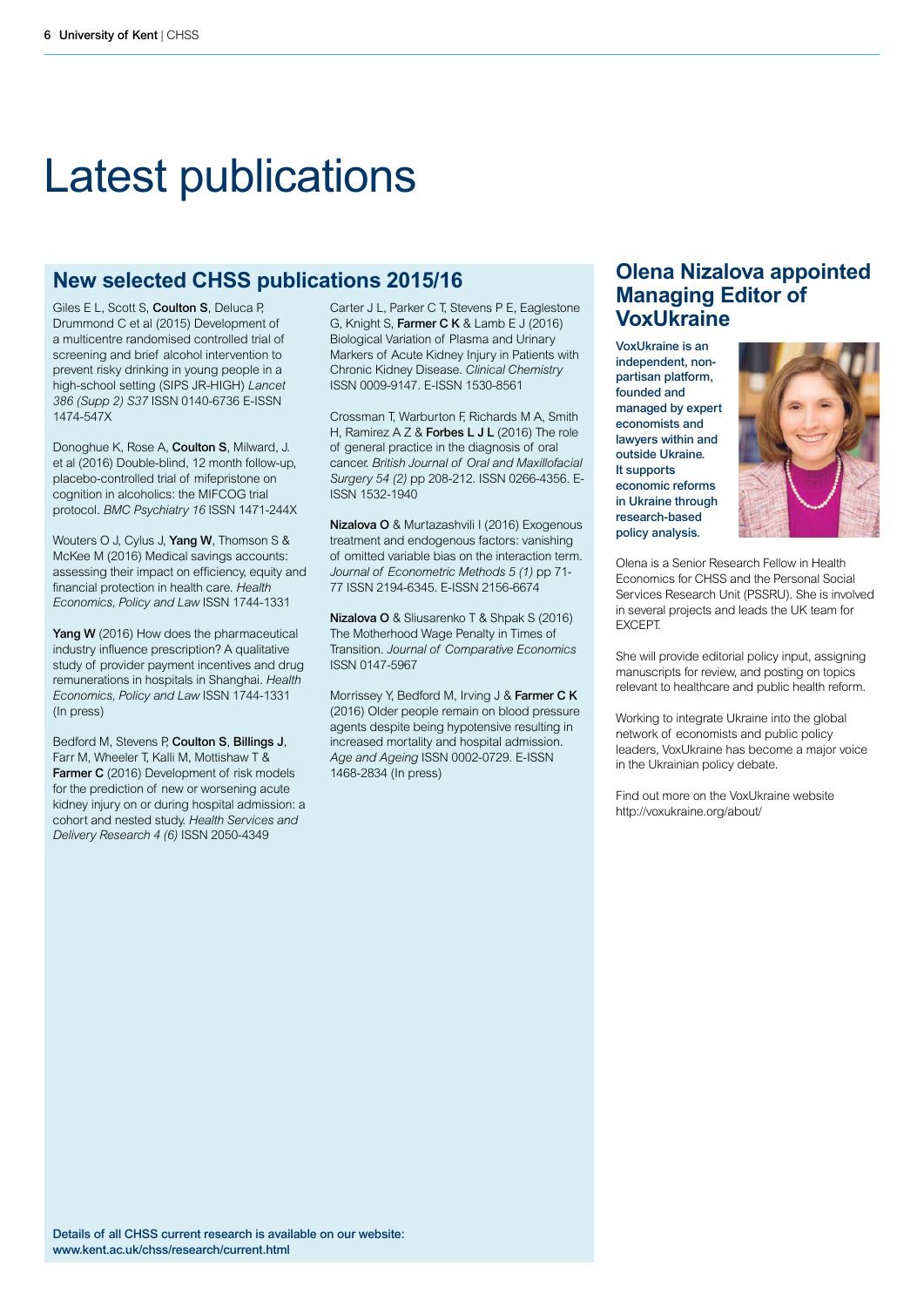# Other news

## **Ten years of the NIHR News from NIHR Research**



**On 18 May, the impressive QEII conference Centre, Westminster hosted a celebration of ten years of the National Institute for Health Research (NIHR). Headline speakers including Professor Dame Sally Davies, highlighted the contribution of NIHR-funded research to UK healthcare, policy and practice.**

CHSS Professor of Primary and Community Care Patricia Wilson (pictured above) presented at a pre-conference workshop on patient and public involvement. CHSS staff member and NIHR public contributor Helen McGregor also attended.

The contributions of patients who spoke with passion and conviction about their personal experiences of research, were a moving reminder of the need for and value of health research.

For more information, visit the NIHR at Ten website www.nihr.ac.uk/about/nihr-at-10.htm



## **Design Service South East**

**RDS SE welcomes Senior Co-ordinator Emma Doohan**

Emma has a background in public health. **Based primarily** in Kent, she will oversee operational activity across the three host University sites at Kent, Brighton and Surrey.



Before joining the RDS Emma worked as a Project Manager at the National Institute for Health and Care Excellence in London.

#### **Applying for health research funding? Free advice and support from Research Design Service South East**

Since 2008 CHSS has hosted the RDS SE at the University Kent. The service also operates from the Universities of Brighton and Surrey. Funded by the National Institute for Health Research (NIHR) the RDS support teams and individuals preparing proposals for submission to health and social care research funders.

See more at: www.rds-se.nihr.ac.uk

#### **CHSS mental health researchers on VIP guest list at Royal Albert Hall**

Senior Research Fellow Dr Kate Hamilton-West and Research Fellow Tracy Pellatt-Higgins, are guests of honour at an event with Sri Sri Ravi Shankar, founder of the International Association for Human Values (IAHV).

The evening of wisdom, meditation and music will take place on 19 June. A report will feature in the next CHSS newsletter.